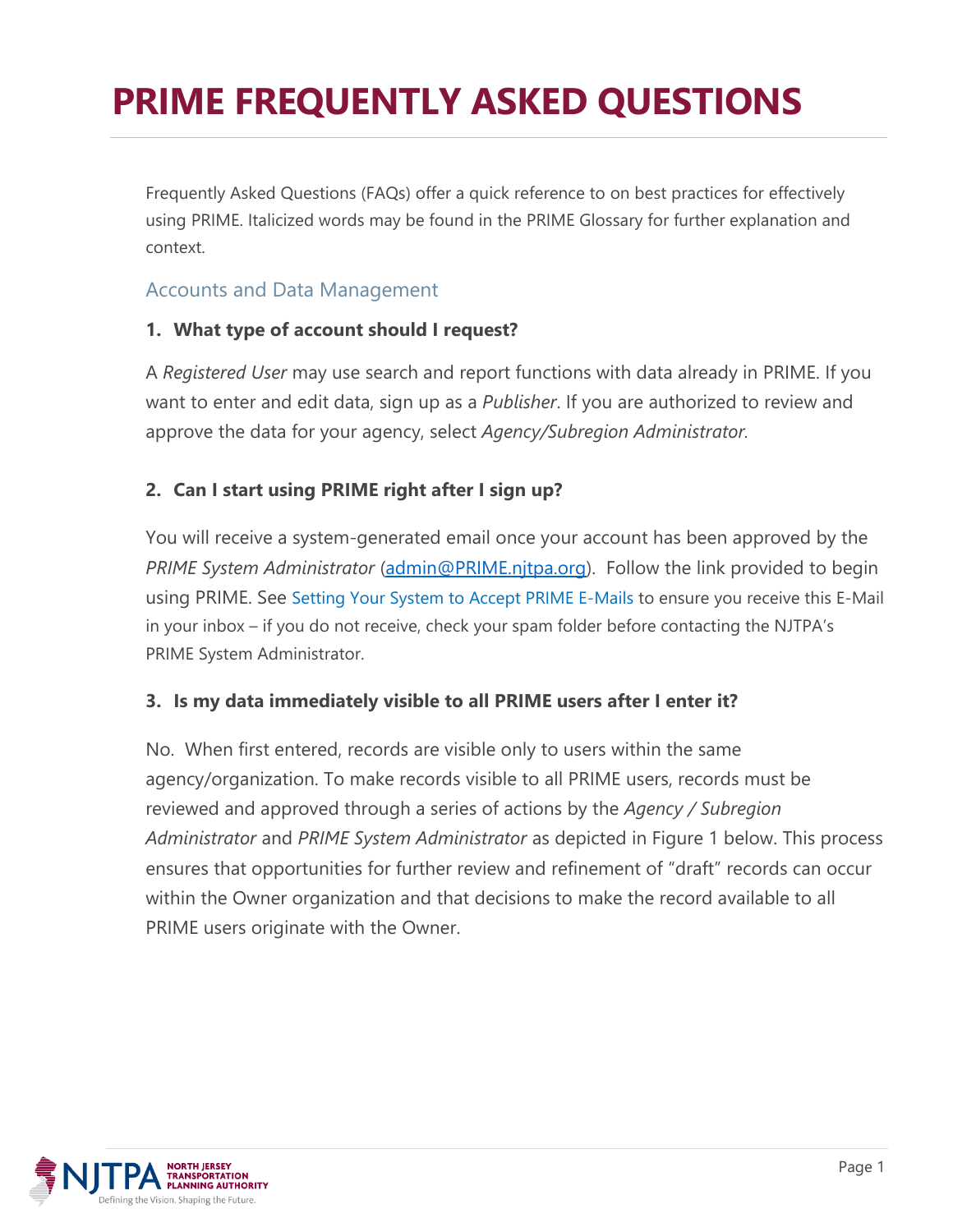

#### **Figure 1: PRIME Record Review Process and User Visibility**

### Entering Data

#### **4. Does the order matter when entering Sources, Needs, and Recommendations?**

Yes. Because *Needs* and *Recommendations* are findings that included within a *Source*, a record for the *Source* must be entered first (or already available within PRIME). Once a *Source* has been entered, you can add more *Needs* and *Recommendation* records at any time.

#### **5. What's the difference between a Need and a Recommendation?**

*Needs* are problems, issues, or opportunities, relating to goals and desirable outcomes (e.g., what should be improved). They may be assessed based on performance measures or described qualitatively. *Recommendations* are strategies, solutions, or actions to address those needs.

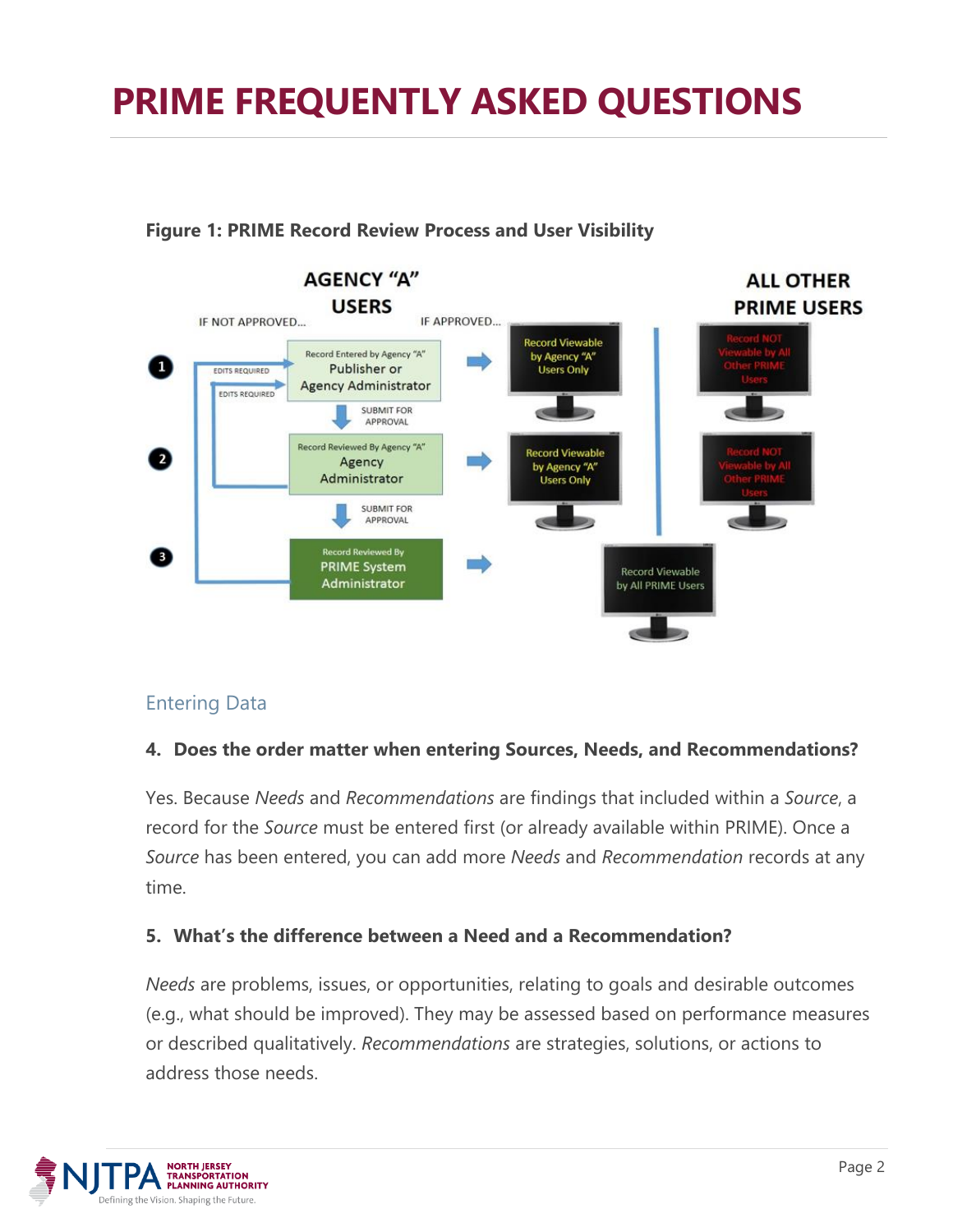### **6. What types of attachments should I include?**

For *Sources*, the full planning product (and possibly appendices) should be attached (e.g., in PDF format). More detailed excerpts (maps, tables, illustrations, associated problem statements, grant applications, etc.) can also be included to provide further context or to document progress toward advancement.

# **7. How do I choose which categories to assign to Sources, Needs and Recommendations?**

The User Guide Appendix lists the categories that can be selected from drop-down menus in the system. Multiple categories may be assigned for most categorization fields. For example, a *Source*'s *Topic* may be both "Transportation" and "Land Use".

# **8. What's the difference between Need Types, Recommendation Types and Actions and Tags?**

*Need Types, and Recommendation Types and Actions* (often called *Categories*) are required standardized classifications that must be specified for all Needs and Recommendations respectively. They enable searches to relate similar data. *Tags* are descriptive terms that provide further context to the specific issues or strategies contained in the record. Although optional, they are referenced through keyword searches that can help to locate records of interest with more specificity. Like categories, multiple tags are allowed. See the User Guide Appendix for the full list of selectable terms.

### **9. How many Categories and Tags should I select and apply?**

Multiple *Categories* and *Tags* often apply to PRIME data and the system allows this. Prudently choosing a limited number (say less than 5) that directly apply should help users find your data if relevant. Too many *Categories* or *Tags* may result in your data showing up erroneously in searches.

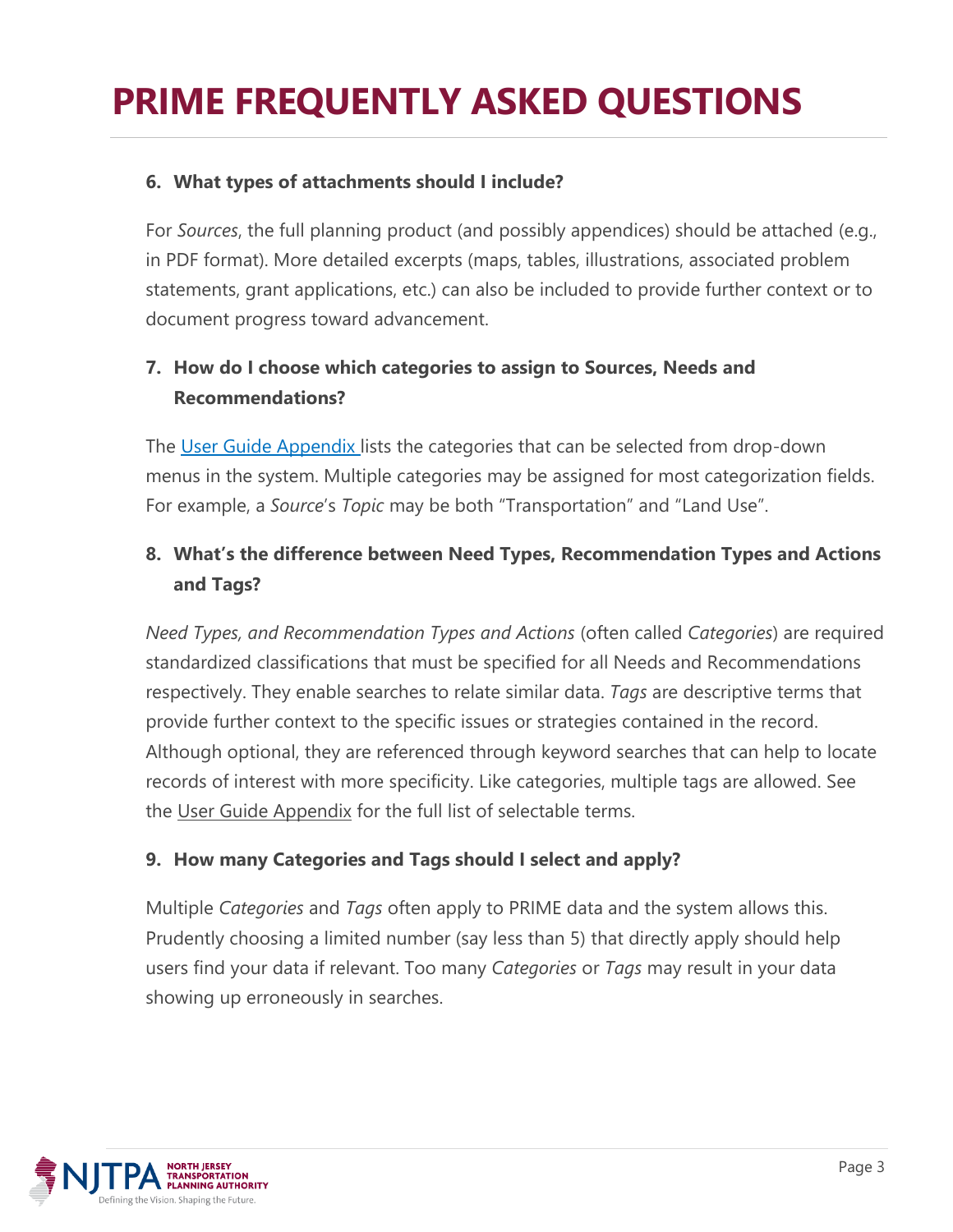# **10. When entering similar findings, should I enter each as separate record or combine them into a single record?**

Important rules-of-thumb to consider: 1) how closely related or similar (i.e., content and/or location) are the findings? 2) Do they have the same / very similar categorizations for users to search for them? 3) How do you want them to be viewed by users? If they are sufficiently different or have independent utility (e.g., a series of intersection improvements with different types of improvement strategies or needs at each), you may want to enter them as multiple records. If they are very similar in nature or approach (e.g., a series of standard guiderail improvements at different locations on a roadway corridor), you may want to enter them as one single record. You can then use one or more geographic objects to represent the location(s) in these records. Note if you choose to use multiple records, they can still be associated with one another using PRIME's *Connections* function. For more information on PRIME *Connections*, see FAQ 21.

#### **11. How should I enter several alternative recommendations for a finding?**

There are several approaches. First, decide whether you would prefer to enter a single record or several separate records to show your recommended alternatives. If you choose a single record, use the *Summary of Recommendation* field in that record to list and/or briefly describe each. You may also want to identify which one is the preferred alternative (e.g., Locally Preferred Alternative (LPA). If you choose to use multiple records (i.e.,, each recommendation will have its own record), you could provide more detail in the *Summary of Recommendation* field in each record and use PRIME's *Connection* feature to show linkage to the other relevant alternatives when one is accessed.

It is important to remember that the presence of a Recommendation is not meant to imply exactly how conclusive it is. Therefore, providing access to the original source documents for each alternative by attaching them to from the report and/or encouraging communication with a knowledgeable Contact person is strongly encouraged. For more information on PRIME *Connections*, see FAQ 21.

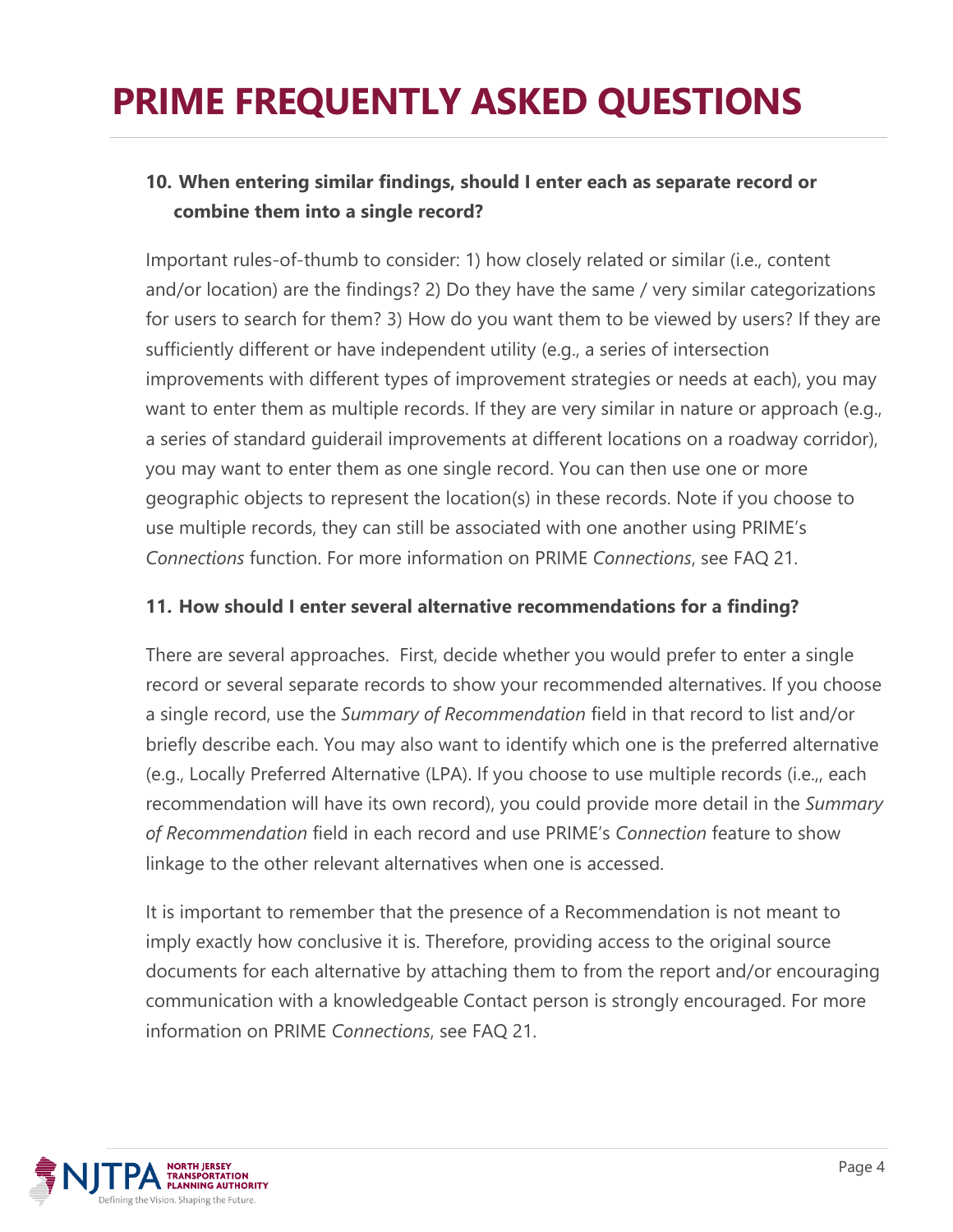## Geographic Features

### **12. Do I have to map the location(s) for each record I enter?**

Yes. Because PRIME provides map-based search capabilities, all records must contain at least one geographically mapped object to represent the finding location(s). For Planning Study *Sources*, the project study area(s) would be appropriate. For mapping Needs and recommendations, see FAQs 10, 14 and 15.

**13. When entering or editing a record on the Add/Edit Outcome Screen, what is the difference between the "Select Pre-defined Location(s)…" panel on the left side of the screen and the "Define Custom Location(s)…" on the bottom panel? The Select from Map tool icons look very similar.**

The left panel provides two options for finding standard geographic features: Menu Select for dropdown lists of municipalities, counties, roads, etc.; and Select from Map to use a pointer or other selection tools to search and identify available features on the map itself. The bottom panel tool bar offers three options to include a custom map feature: Select Import File to upload a feature in standard "JSON" format, Use Source Geography to import those features already contained in the Source record into the current record, and Add New Feature with four drawing tools to map out custom geographic features. It is good practice to use standard geographic features wherever possible for accuracy.

#### **14. Should I use points, lines or polygons to represent finding location(s)?**

Use polygon(s) to represent broad *Source* study areas or footprints for *Need* or *Recommendation* findings. Use a point to represent highly specific location(s) or facilities (e.g., intersections, transit stops, etc.) Use line(s) to represent corridor segments (e.g., roadway, transit route, etc.) Use circle(s) to represent a general area if the location is not precisely specified or important.

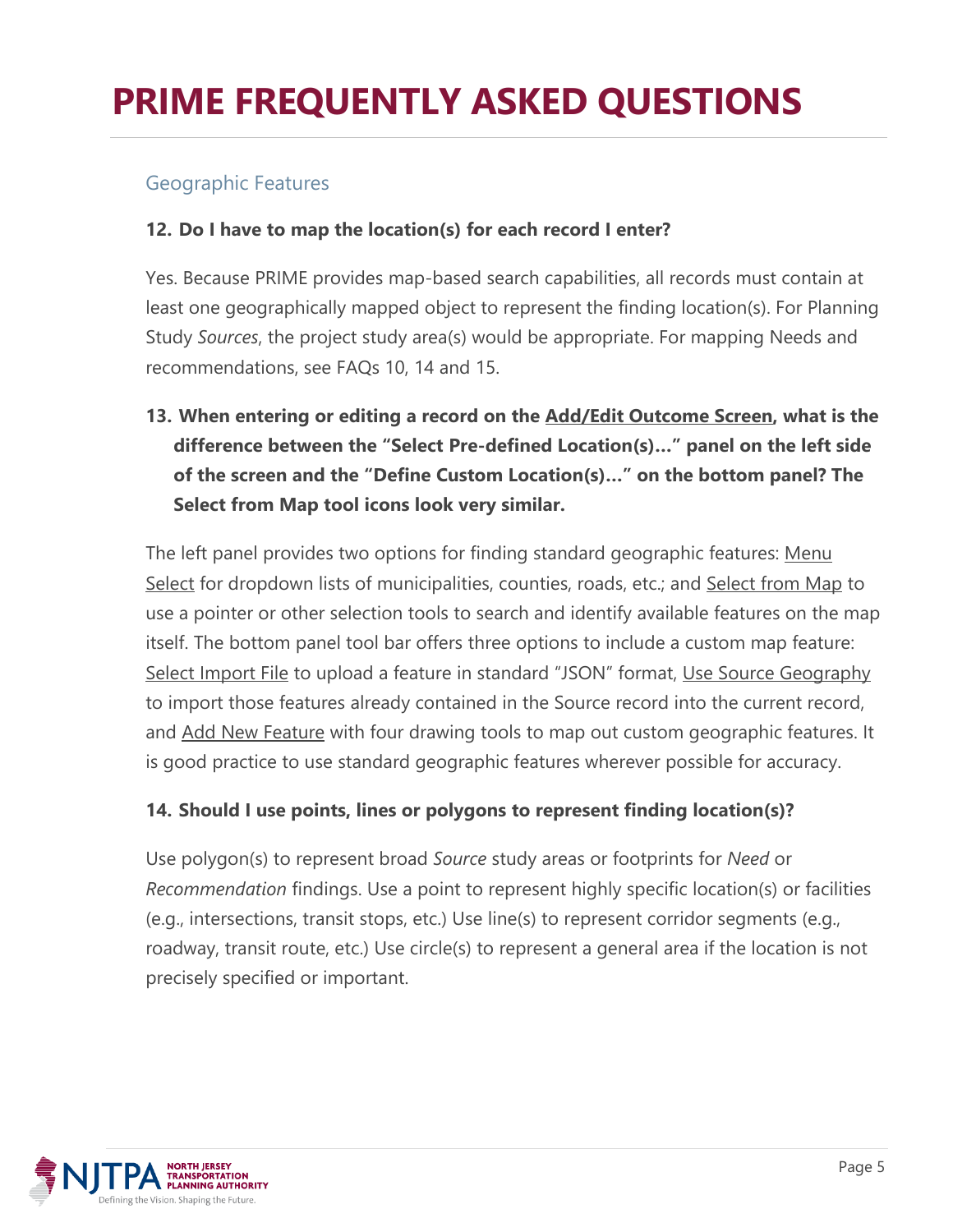# **15. How many features should I use to represent a Source, Need or Recommendation?**

The geographic feature for a single *Source*, Need or *Recommendation* may be one single feature or a combination of several smaller features (such as multiple towns or road segments). Either is fine, just make sure to name your map features as you add them (if not standard or where you prefer to further distinguish them) using the map feature **Edit** command to represent them as appropriately as possible.

## Map Display

### **16.The map looks cluttered after my Search. Am I using it properly?**

When searching for data, mapped findings from different studies in the same location could unavoidably be stacked or displayed in a "cluttered" fashion on the map. Because the map objects primarily support map-based searches and indicate the presence of findings on the map, it is best to use the **Zoom command at the right side of each record** in the *Results Pane* to view a record's map location (or hover your cursor over each record to light up its map feature) and to click the **Details** command to learn more about the *Sources*, *Needs* and *Recommendations*.

Changing your base map and turning certain map features on or off (e.g., municipal or county boundaries, rail lines) using the *Layers* dropdown in the upper right corner can help to reduce some map clutter. Using the map Zoom view tool may also help.

## Search and Connect

### **17.Should I use Manual Search or Search on Map?**

Manual Searches allow you to filter by agency, Category, Tag, jurisdiction, and other attributes. Search on Map lets you customize a very specific search area and returns all records in the geographic area you specify. Use the method most comfortable and effective for your needs.

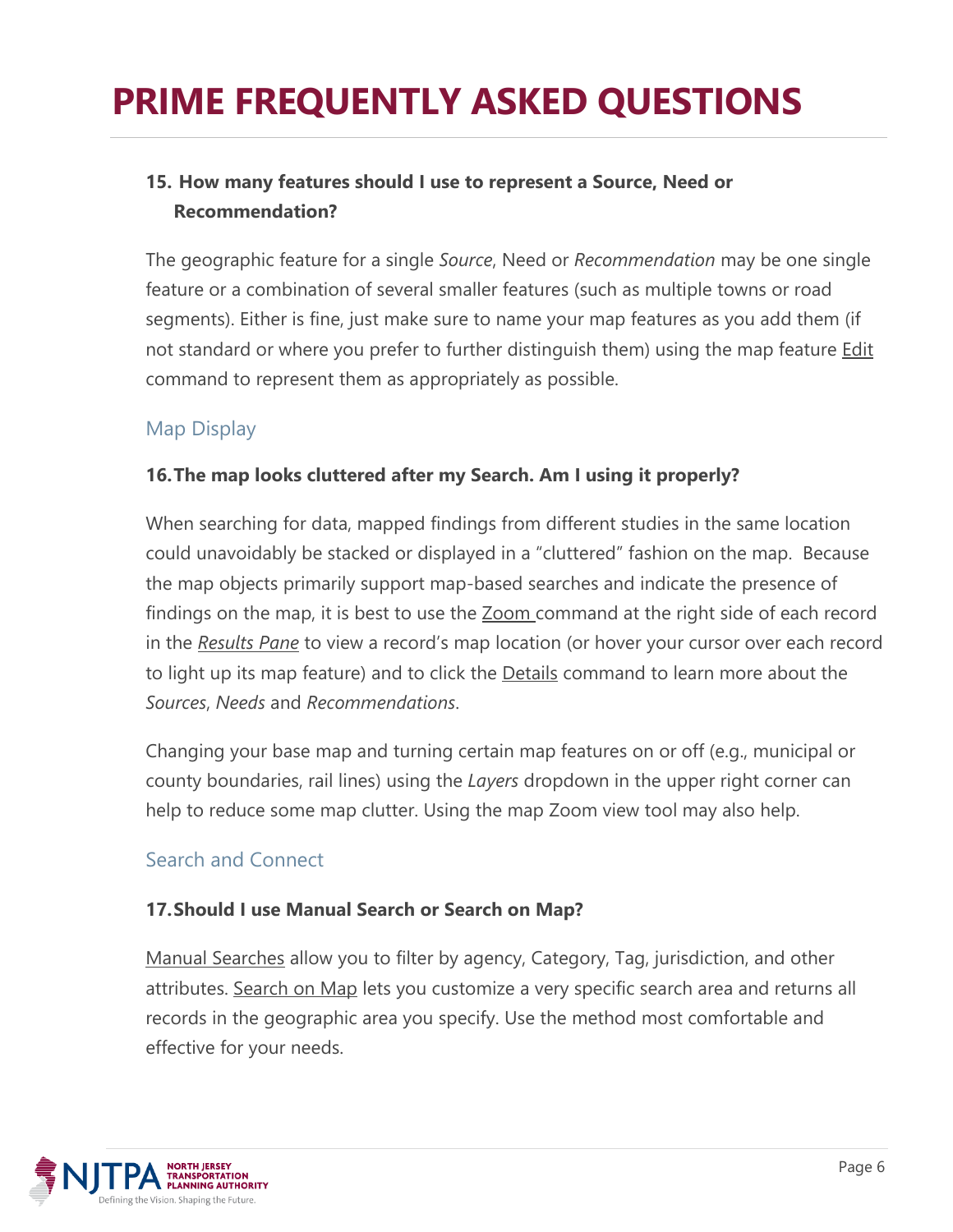# **18. What is the difference between the search results shown at the bottom of the screen and information shown in the Details window for a record? What are the benefits or advantages of each?**

All search *Results* are initially returned in the *Results Pane* at the bottom of screen. These can be sorted by the displayed fields. Some shortcut commands appear in the right-most column for each record. Clicking on the Details shortcut brings up a window with more detail information contained in the record, plus (depending on *Access Level* and *Ownership*) capabilities to download a record's attached documents*,* explore its *Connections* or Edit the record further.

# **19. After I select Edit a Record, Add a Need or Recommendation in the Search Results Window or View Connected Records from the Details Window, am I able to return to the Search Results Window?**

No. However, you can use the Save Filter feature by entering a name and saving your Search specifics. Access the Saved Filter in the panel at the left of the map screen to search and return the same results list in the Search Results Window.

### **20.Why does Route Direction appear under the Facility Roadway Manual Search?**

For certain roadways, Mile Points (MP) may vary by direction. Where this occurs, you will be asked to select *Route Direction*. From the drop-down menu Select the S or W entry for Southbound or Westbound MPs; select the blank choice for the opposite direction (i.e., Northbound or Eastbound) MPs.

# **21. What does the Connection function do? How do I decide what records should be connected?**

The *Connection* function creates an electronic referral "link" between two or more *Need* and/or *Recommendation* records that have an implied or direct influence, relationship or connection. Connecting records can suggest strongly related *Needs* that should be addressed together, a series of *Recommendations* that should be implemented together, or a preferred *Recommendation* strategy to address a specific *Need*. Although only users

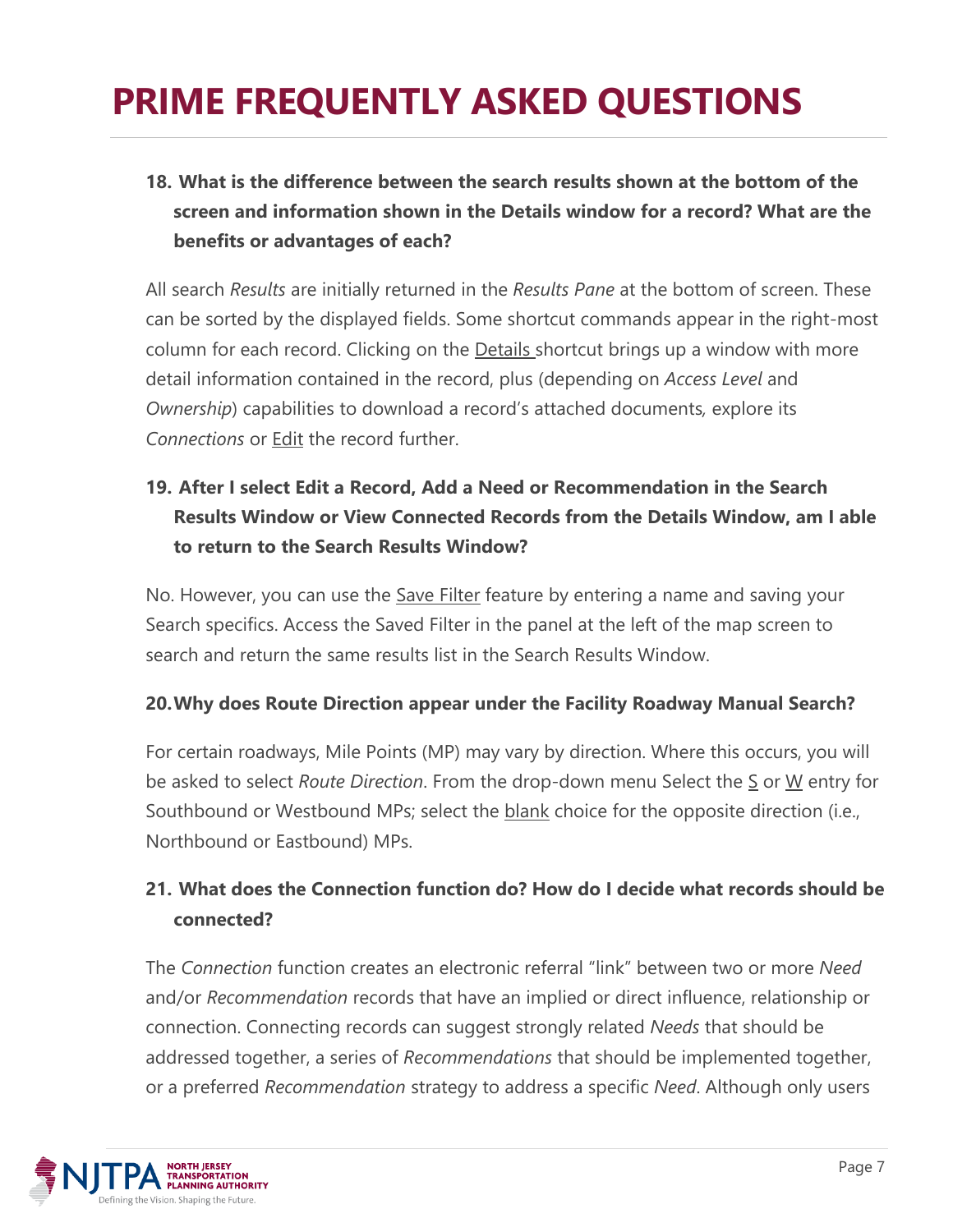with *Publisher and Agency/Subregion Administrator Access Levels* can set connections through the *Connect* command at the right of the record, all users can then view connected records by clicking on the View Connections button in the Details window or viewing the Connections Tab when editing the record.

## Reports

#### **22.What are PRIME Scoping and Reporting functions?**

Two reporting tools are available. PRIME Report provides counts of Need and Recommendation records by county and NJTPA region, organized by Planning Topic and categorizations. PRIME Scoping Report allows users to create "short lists" of findings for further discussion or action and export search results via CSV to support further planning and project scoping activities. Both offer the ability to use standard or customized geographic areas.

## Maintaining Data

### **23. Should I review and edit my records to maintain their accuracy?**

PRIME owners are responsible for the content and accuracy of their records. Updating ensures that record information remains accurate and relevant. Owners are particularly encouraged to periodically review contact information that provides access to appropriate subject matter experts (SMEs), update the record status when progress or advancement has occurred, and update Summary narrative and adjust / add attachments or connections to the record that show changes or further development for the findings.

# **24. What Is the purpose of the Status field in each record and what do the dropdown selection choices indicate?**

Each record contains a Status field broadly indicating the current level of progress in advancing the finding shown in the record. The following drop-down choices are used to indicate this status:

a. **Pending**: (Default Value) –No known follow-up to finding has occurred